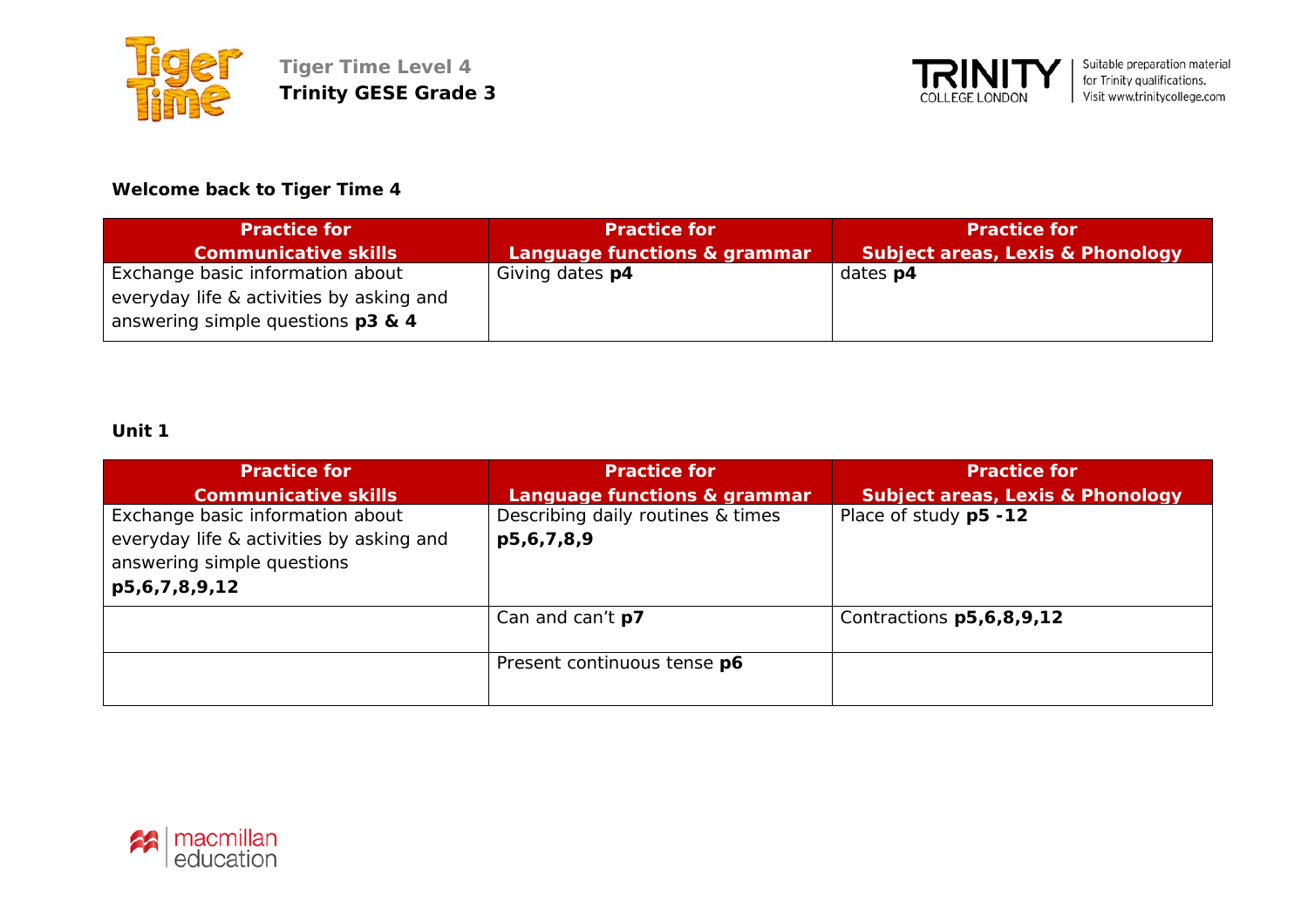



# **Unit 2**

| <b>Practice for</b>                     | <b>Practice for</b>                                                                     | <b>Practice for</b>                         |
|-----------------------------------------|-----------------------------------------------------------------------------------------|---------------------------------------------|
| <b>Communicative skills</b>             | Language functions & grammar                                                            | <b>Subject areas, Lexis &amp; Phonology</b> |
| Use basic sentence patterns and phrases | Present continuous                                                                      | Contractions p13,14,15,16,17,20             |
| to communicate limited informatoon      | p13,14,15,17,20                                                                         |                                             |
| related to simple everyday situations   |                                                                                         |                                             |
| p13-20                                  |                                                                                         |                                             |
|                                         | Describing current activities of real<br>people or those in pictures<br>p13,14,15,17,20 |                                             |
|                                         | Can and can't p19                                                                       |                                             |

| <b>Practice for</b>         | <b>Practice for</b>                      | <b>Practice for</b>                         |
|-----------------------------|------------------------------------------|---------------------------------------------|
| <b>Communicative skills</b> | Language functions & grammar             | <b>Subject areas, Lexis &amp; Phonology</b> |
|                             | Present continuous p22,23                | Contractions p21,22,23,24,25,28             |
|                             | Prepositions of place near, in front of, | Places in the local area p21-28             |
|                             | behind etc. p25,26,27                    |                                             |
|                             | Link words and, and then p25             |                                             |
|                             |                                          |                                             |

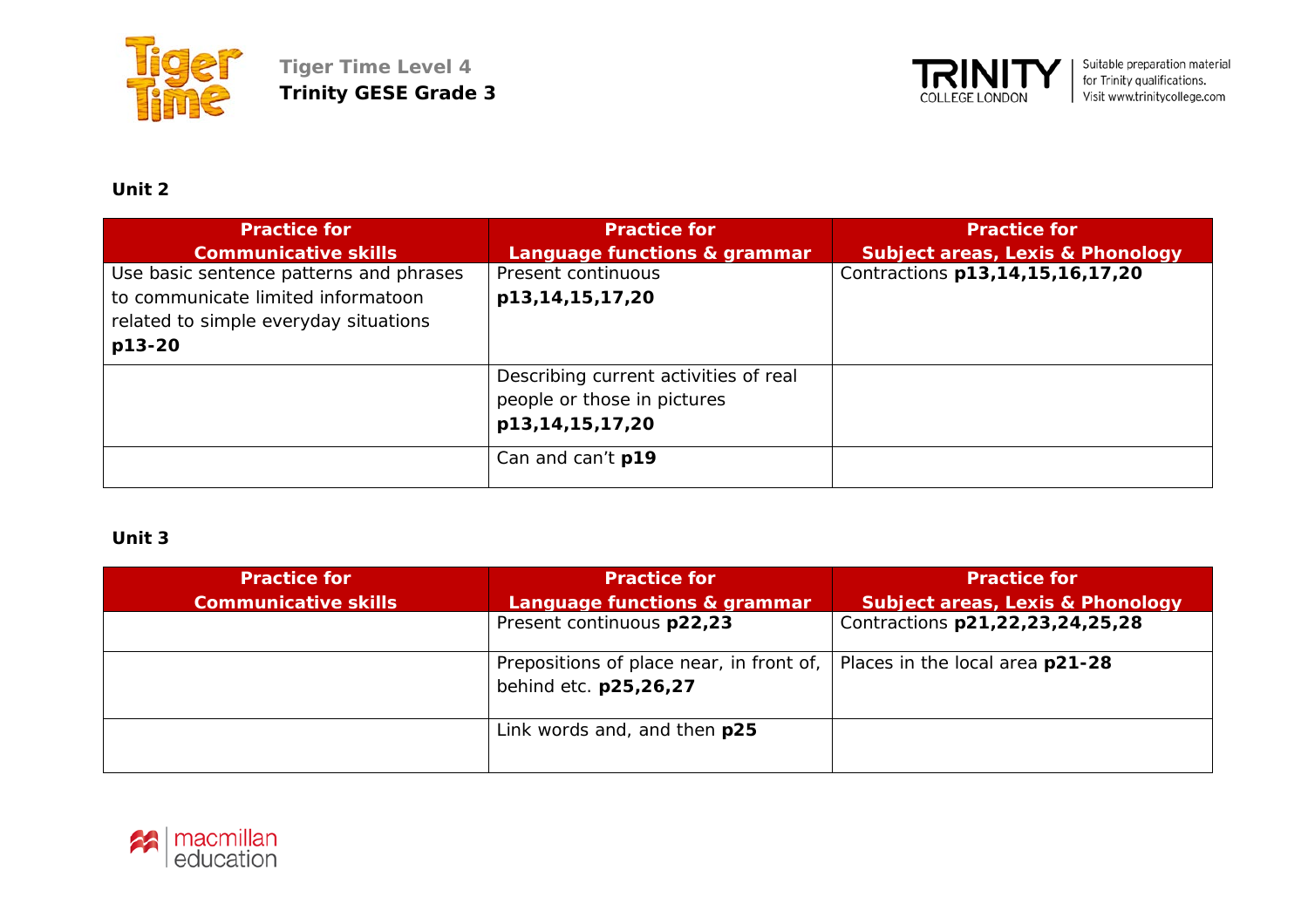



## **Unit 4**

| <b>Practice for</b>                      | <b>Practice for</b>                   | <b>Practice for</b>                         |
|------------------------------------------|---------------------------------------|---------------------------------------------|
| <b>Communicative skills</b>              | Language functions & grammar          | <b>Subject areas, Lexis &amp; Phonology</b> |
| Exchange basic information about         | Asking simple questions about         | Jobs p29-36                                 |
| everyday life & activities by asking and | everyday life p30,31,32,33,35         |                                             |
| answering simple questions               |                                       |                                             |
| p30,31,32,33,35                          |                                       |                                             |
|                                          | Describing current activities of real | Contractions p30,31,32,33,36                |
|                                          | people or those in pictures           |                                             |
|                                          | p30,31,32,33,35                       |                                             |
|                                          | Describing daily routines             |                                             |
|                                          | p30,31,32,33,35                       |                                             |

| <b>Practice for</b>                                                                          | <b>Practice for</b>              | <b>Practice for</b>                         |
|----------------------------------------------------------------------------------------------|----------------------------------|---------------------------------------------|
| <b>Communicative skills</b>                                                                  | Language functions & grammar     | <b>Subject areas, Lexis &amp; Phonology</b> |
| Exchange basic information about                                                             | Asking simple questions about    | Free time p37-44                            |
| everyday life & activities by asking and<br>answering simple questions<br>p37,38,39,40,41,43 | everyday life p37,38,39,40,41,43 |                                             |
|                                                                                              |                                  | Contractions p38,40,41                      |